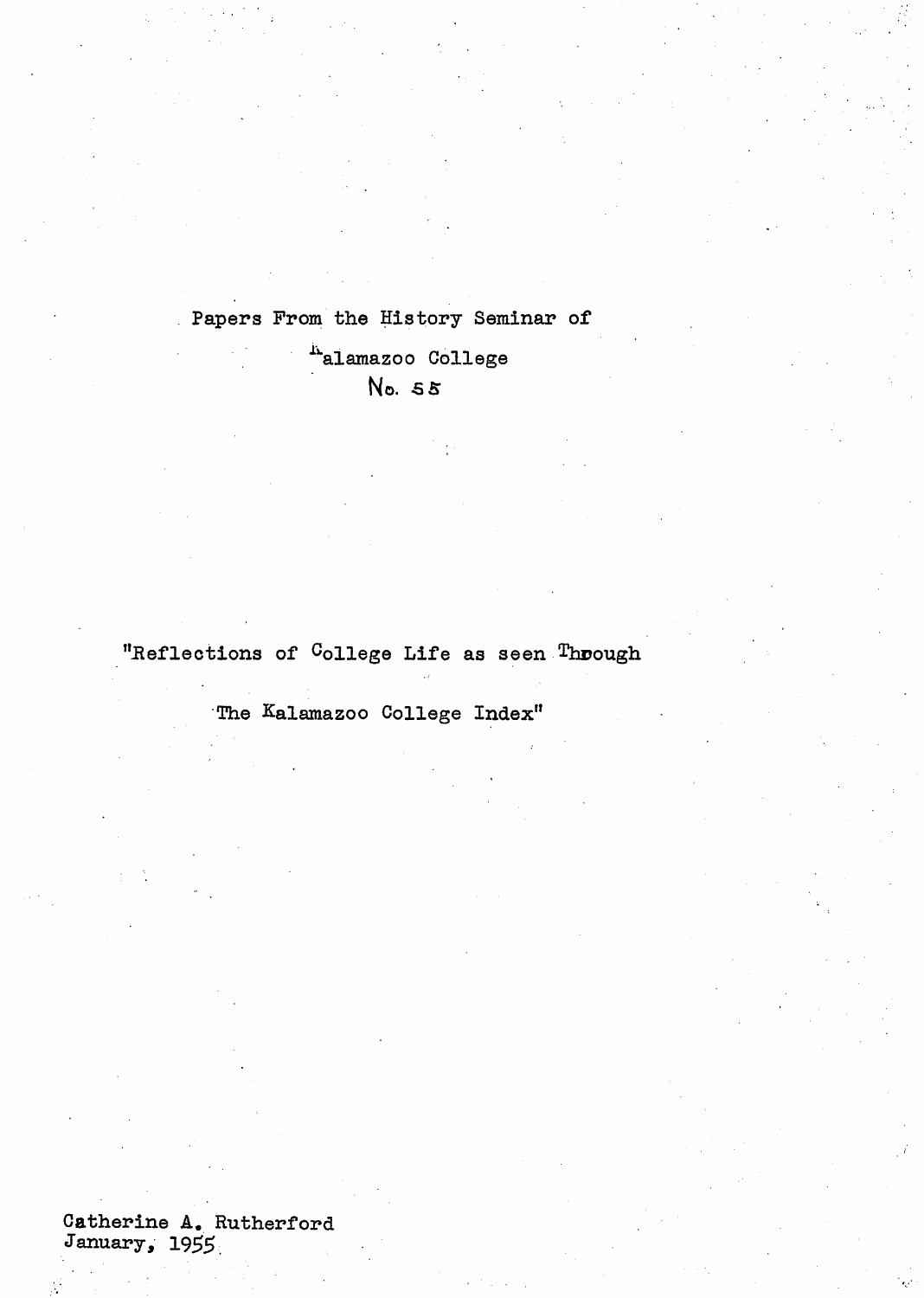### TABLE OF CONTENTS

 $\mathcal{L}$ 

| Page |
|------|
|      |
|      |
|      |
|      |

# 53909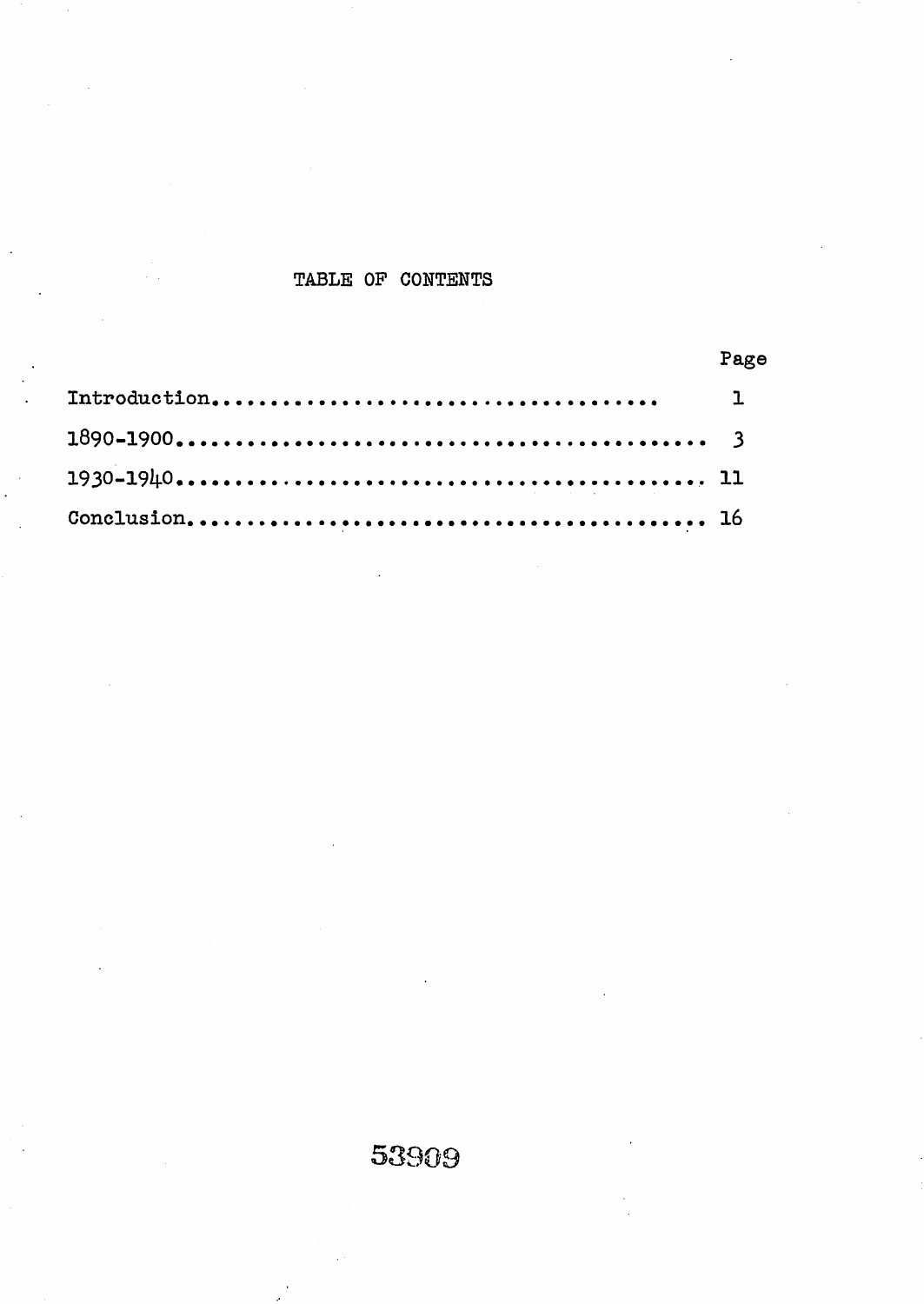The first issue of the Kalamazoo College  $\perp$ ndex was published in November, 1877. This was in newspaper form, consisting of eight pages. It was at first published quarterly and its subscription price was fifty cents a year. The purpose was--

The Index so far as its present editors can make it will be all that its name implies. It will in its literary department strive to reflect some,<br>at least, on the culture a college should give. The at least, on the culture a college should give. articles contributed will be almost entirely by those who are now students in the college, and will be as far as possible, on subjects of general interest.

In its news columns it will give full information of the conditions, progress, and needs of Kalamazoo College. To ahe students it will be what each of them will wish as a memorial in after life of his college days. To outside friends it will be <sup>a</sup> complete record of the college.

In the editorial columns we shall endeavor to discuss candidly and impartially all topics of interest relating to the college, its needs, management, and progress, nor shall we omit those topics which are of interest to the student. In short, whatever relates to the college and its students will, be considered proper material for our columns. •

Originally the Index was very similar to the presentday catalogue, as it published the list of faculty members,

1. Kalamazoo College Index, November, 1877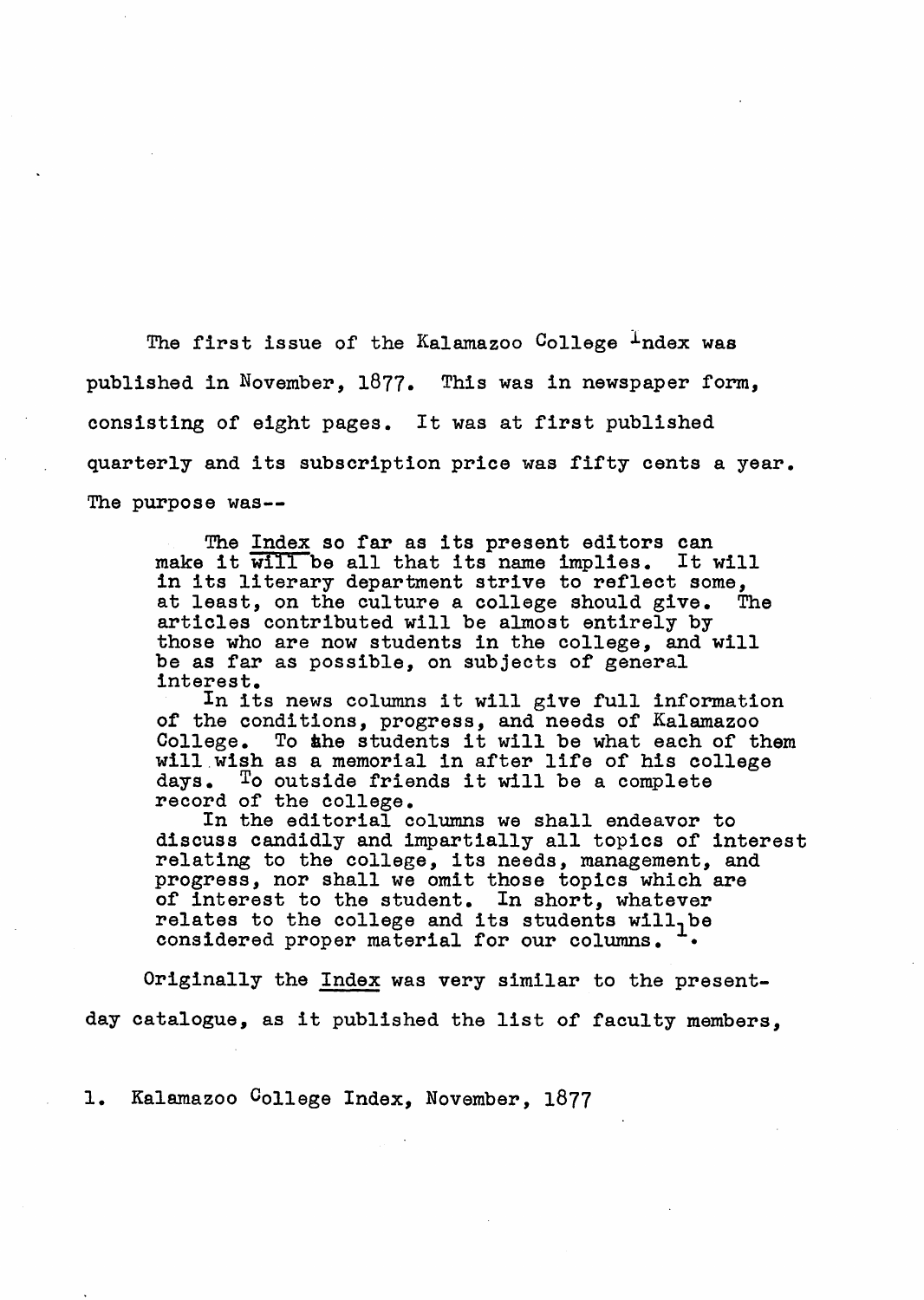terms of admission, the curriculum and expenses. However, we the see the evolution of this college paper, changing to a literary magazine and eventually to a combination of literary and news.

The changes in the college life--carriculum--standards of the students, etc., are reflected throughout the entire history of the college paper. Since these changes are difficult to detect in reviewing all the history I have arbitrarily chosen two decades to discuss and contrast. In choosing these decades I have attempted to choose two with the least national crisis', so that we may have <sup>a</sup> truer picture of the college life itself.

-2-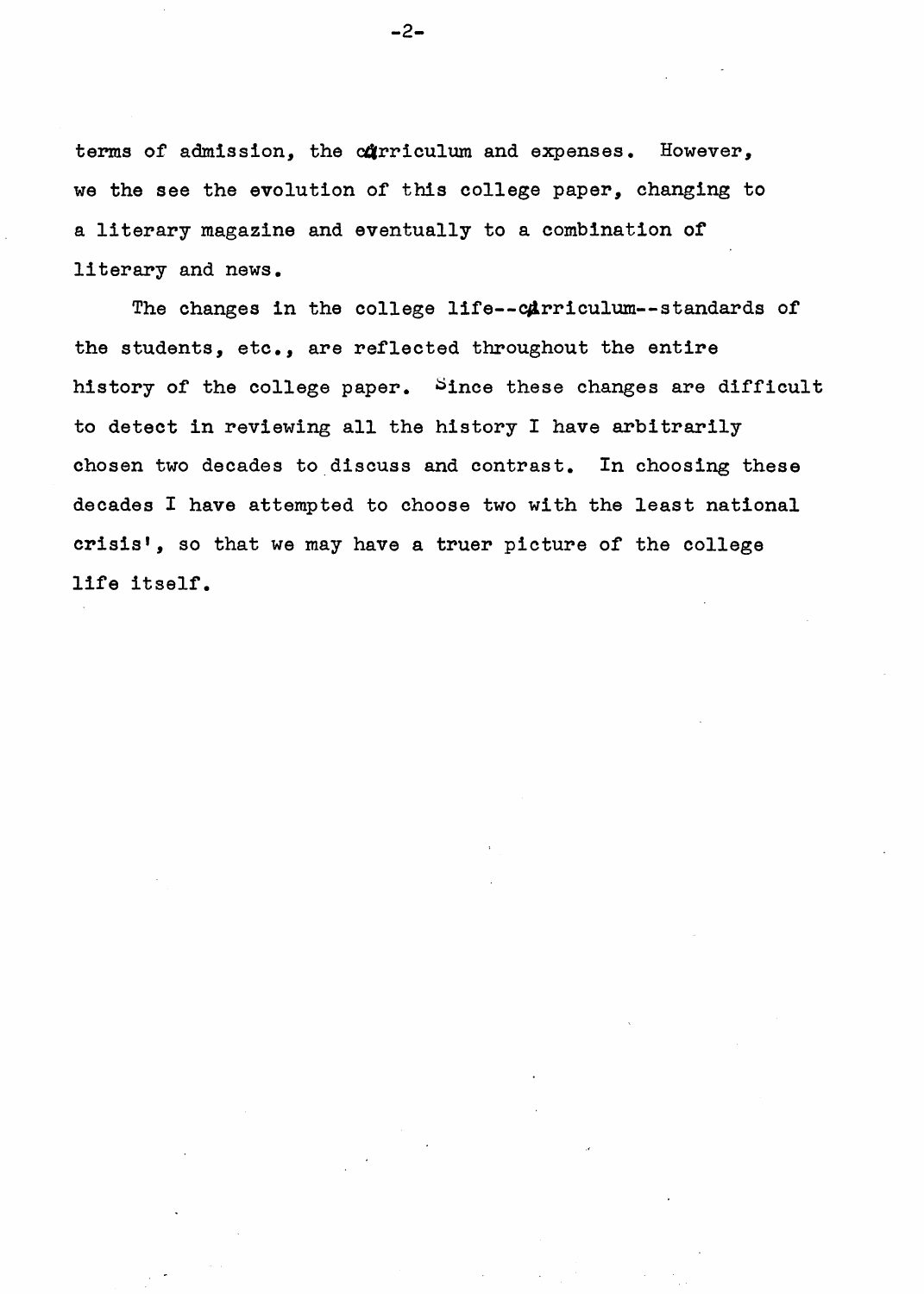#### 1890--1900

In this decade the Index is still very definitely <sup>a</sup> literary magazine--containing at least twelve pages and in some years more. It was published monthly by the Students Publishing Board for a fee of one dollar an academic year or ten cents per copy.

Their purpose, according to the editor of the year 1891, was as follows:

> No other one thing perhaps serves so many useful purposes in <sup>a</sup> college as the college paper, drawing if properly conducted. It is a band uniting alumnus to his alma mater, a responsibility alumnus to his alma mater, a responsibility of the students best literary productions, a storehouse of wit and wisdom and the college's best advertisement. It is the thermometer of the college which it represents....It should represent the whole college and be the tool of no c1ique, ••••No disparaging remark or criticism against the faculty will be allowed in our columns and no student will be made the butt of ridicule. <sup>1</sup>.

The Table of Contents was more or less standard throughout this decade and would read something like this:

> Literary Exchanges Editorials Locals Personals Michigan Advertisements<sup>2.</sup>

Other issues in this period would also carry columns on Alumni Notes, Christian Associations, Literary Societies, 3. and Athletics.

1. Kalamazoo College Index, Nov. 1891<br>2. Kalamazoo College Index. Nov. 1891 2. Kalamazoo College Index, Nov. 1891 3. Kalamazoo College Index, Nov. 1891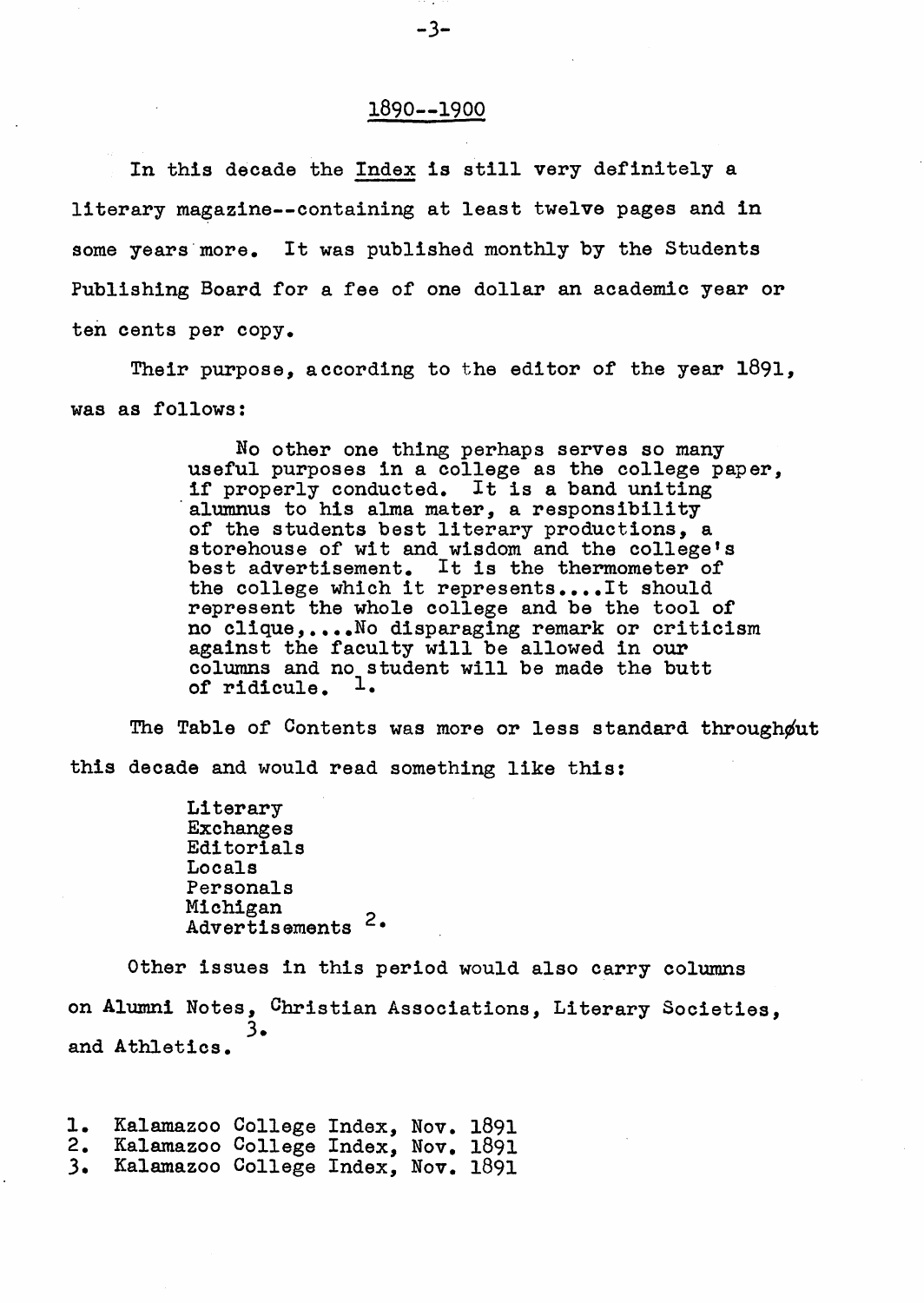The Index still carried a list of the faculty and occassionally a list of the courses offered at the College. however they had discontinued the printing of expenses and by the end of the decade had also discontinued printing the college curriculum--although we occasionally find the curriculum printed in later issues.

-4-

In discussing the Index let us first look at the Editorial page to see what the sentiments of the editor and staff are.

We find that in this period the editorials are concerned with the welfare of the students, constantly reminding them of the importance of developing favorable study habits and *ot* how to become a better person.

For example, poor spellers are reminded to keep dictionaries at hand and the editors express a great concern for fixing study habits--but they warn the students they should also set aside sufficient time for physical exercise. Occasionally we find an editorial on political or world affairs; for example, the race problem, but for the most part the editor restricts himself to either lauding the faculty, or handing out bits of wisdom and advice to the students. For example, 2. "Cigarette smoking is deliberate, daily murder." criticism of those students who are consistently late.

If the Index is a true representative of the college life in this decade, and <sup>I</sup> believe that it is, the college social life must have been very limited.

1. Kalamazoo College Index, 1892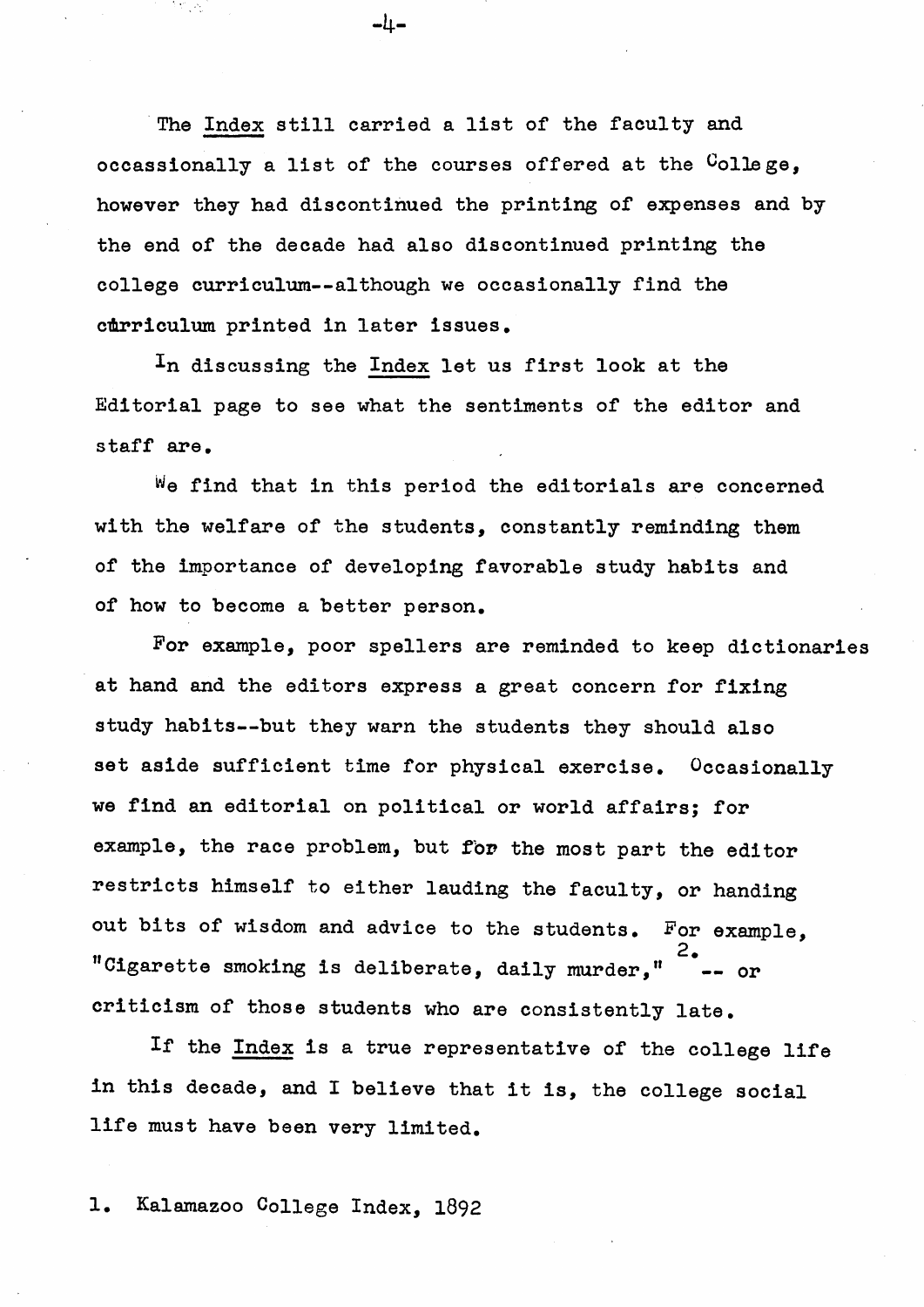The Washington Banquet which seemed to be the largest and most talked about social affular of the season was described as follows:

> The Washington Banquet of 1898 for which some anxious ones find dates six months before hand, and which college students; in general, from the dignified senior down to the nervous freshman have anxiously anticipated, has passed into college history....

This social event was a lengthy affair, lasting until  $11:00$   $RM$ ., and consisted of eating and giving toasts, no other entertainment appeared to be needed or desired.

The program for the 1898 Banquet which consisted of seven courses was as follows:

"The College Women"..........A.W. Chamberlain, '99 "The College Men,".............S. Elden, '98 "The True American,".........Dr. E.A. Read Music, vocal solo, Neidlinger's Boat Song, Miss L. Tourette "Our Freshman,"...............G.D. Smith,  $198$ "Our Senlors," ••••••••••••••••A.N. DeLong, 101 Music, selection from opera "Paul Jones" Mr. Elhany's Orchestra "Choosing a Vocation,".......Dr. A.G. Slocum<br>Music, male quartet, "Evening" Messrs, Dichy, ( Music, male quartet, "Evening" Messrs, Dichy, Curdy, Lienan, DeLong "Rea1ities," ••••••••••••••••••S.P. Allis, '99 !  $"D$ reams,"..........................C.S. Hayne, '99  $\pm$ .

The students appeared to have taken advantage of Mirror Lake, Which they used for skating parties. They also sponsored out-of-doors activites such as sleigh rides--each class sponsoring a separate sleigh ride, and snowshoeing

Receptions, lectures and speeches appeared to be the constant entertainment for the college life as <sup>a</sup> whole, while the three literary societies--Euro's, Sherwoods, and Phi1os--

1. Kalamazoo <sup>C</sup>ollege Index, March, 1898<br>2. Kalamazoo <sup>C</sup>ollege Index. March, 1898 Kalamazoo College Index, March, 1898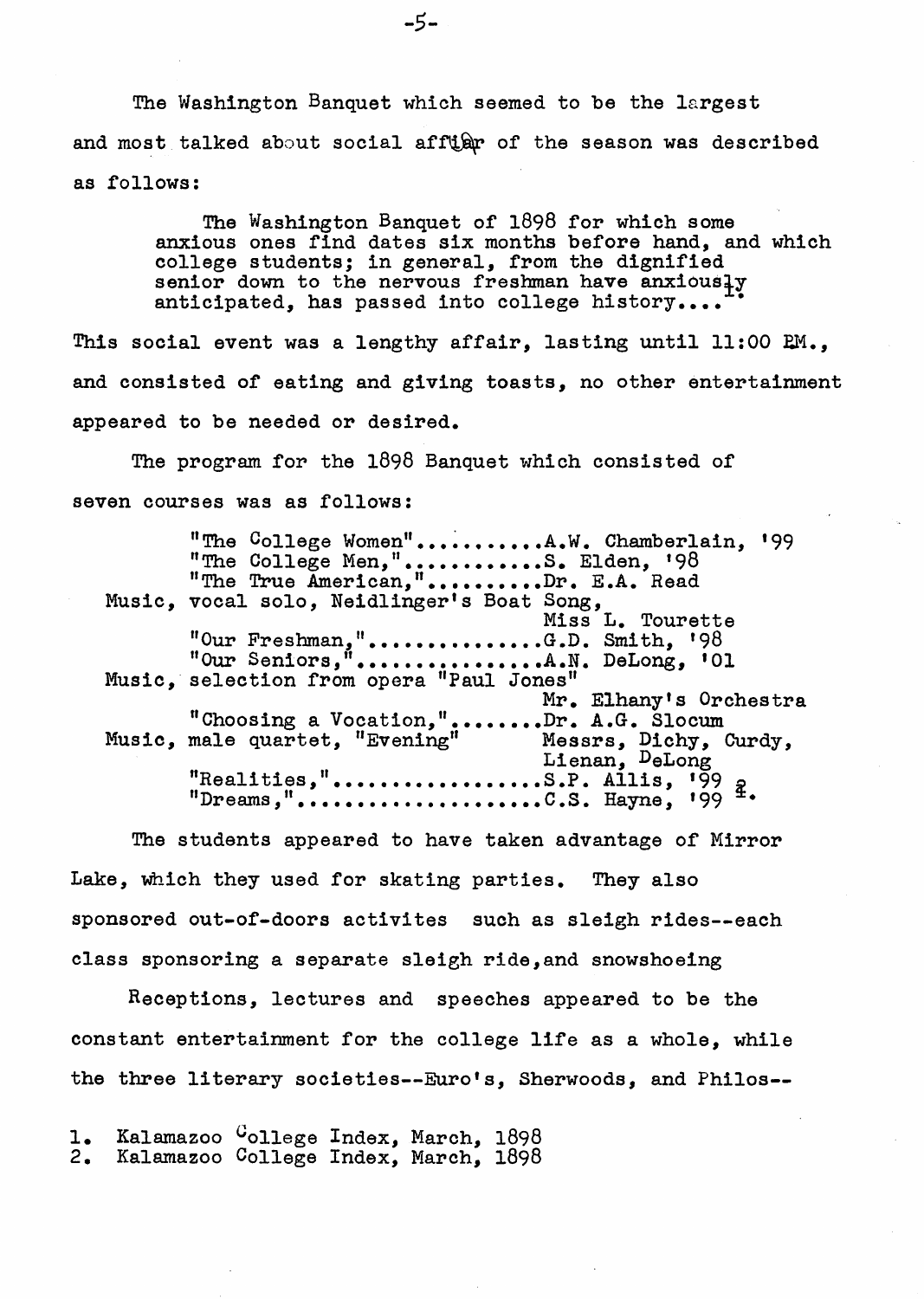met on Friday evenings to afford entertainment for their members.

Their meetings consisted of literary information--each member being responsible for a spedific report or else being called on to speak extemporaneously. Time and time again we find the Index regretting the fact that Society meetings had to be cancelled because of lectures downtown or in surrounding churches. As four-fifths of the student body belonged to Societies the Index felt that a more suitable arrangement should be worked out.

Only in one instance in this decade do the editors refer unfavorably to a social activity downtown. The reference was made to the  $1899$  street fairs and I quote:

> The street Fair has come and gone. Thinking people are asking was it <sup>a</sup> success? If we are to measure success by the number of curious people humbugged, by the amount of imorality sown, by the golden and silver harvest of the saloon, we must pronounce it <sup>a</sup> grand achievement. The poltry sum which is returned to the association in charge, the temporary stimulus given to local trade and the possible advantages of the vegetable stock and art exhibits can vever obliterate the evil, done and the still worse influence left....  $\ddotsc$

We have not overlooked certain good and beneficial elements in our last fair, but we believe that such objectionable features as we have named, stamp the whole affair a baneful curse.

Thus we see that in this decade the Index feels that lectures, Y.M.C.A. meetings and receptions are the accepted social activities for Aalamazoo College students.

1. Kalamazoo College Index, 1899

-6-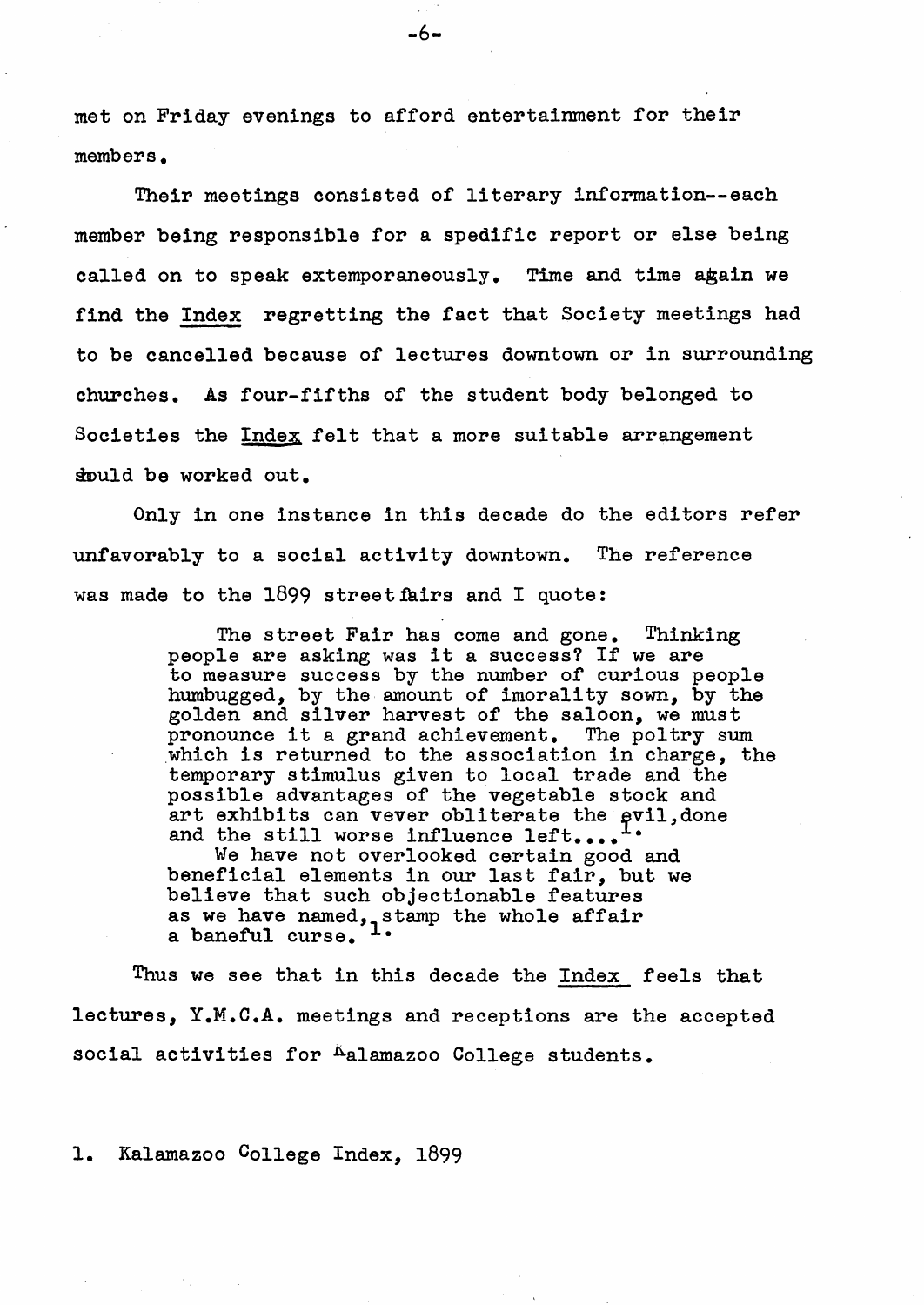The Editors have much to say concerning athletics and a good portion of the paper is devoted to this department.

Monday, October 24, our football team played with the Olivet College Team at livet and were defeated by the score of  $20-\frac{1}{4}$ . Only one of the Kalamazoo Team had ever played football before against another team and only two or three of them had ever seen a game played. Considering these facts and that Olivet has had one of the best teams in the State, the smallness of the score reflects great on our team. 1.

It is almost necessary for the success that there should be a live interest in Athletics. Kalamazoo College is beginning to awaken to this fact. Last year for the first time in many years, our college boys met the men of another college in an athletic contest. 2.

In June, 1894, we see that the Index rejoices over the following news:

At last the ladies have taken up the question of college sports. The Buro's spent the last evening of last term discussing the various matters pertaining ,to football, baseball and tennis. We hardly know to football, baseball and tennis. We hardly know were to hagard adguess it would be that after all tennis is the best game. 3. '

However in 1893 the'Editors also put these limitations on athletics. They urged all to participate in physical activity but not necessarily such violent sports as baseball and football, suggesting the Y.M.C.A.  $\gamma$ mnasium as the proper place for physical activity.

In 1900, the college was recognized as the athletic center of the Michigan Institution's of learning.

- 1. Kalamazoo College Index, Oct., 1892<br>2. Kalamazoo College Index, Nov., 1893
- 2. Kalamazoo College Index, Nov., 1893<br>3. Kalamazoo College Index. June. 1900 3. Kalamazoo College Index, June, 1900

-7-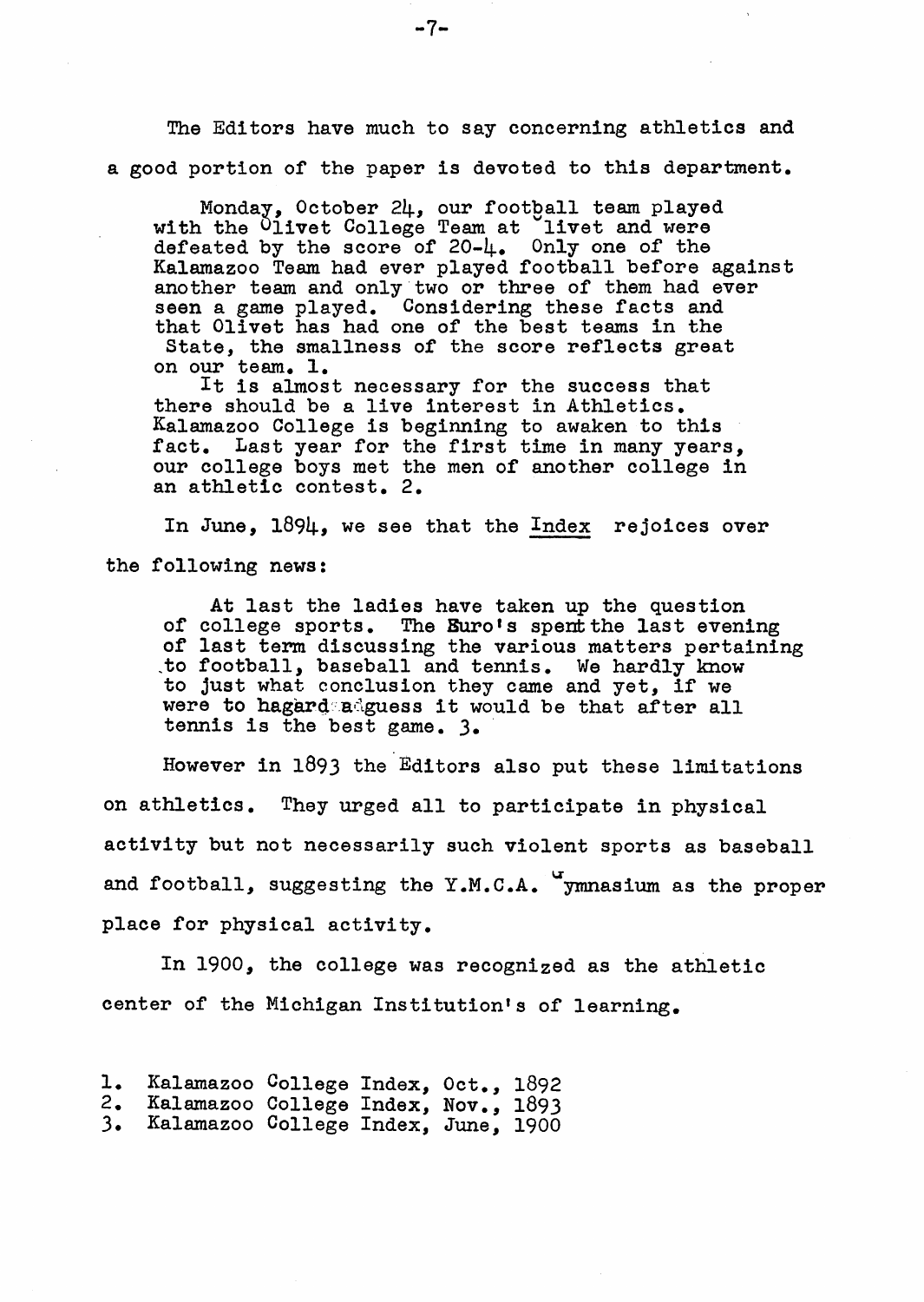We are indeed proud of the record our athletes have made, but we are also glad that events this year have shown that Kalamazoo is also worthy of a place in the front ranks because of her orators. 1.

So we see that by the end of the decade athletics are beginning to play an important role in the college, but the college still retains <sup>a</sup> pride in the scholastic aspect of student life.

·The Index also clearly shows that there was a great deal of interest connected with the religious aspect of college life. "College prayer meetings have been intensely profitable  $\mathbf{z}$ . and thus far largely attended." 3. are nearly all occupied." "The sittings in chapel

The last part of  $1893$  is marked by a decrease in Religion or should I say a decrease in the amount of space afforded to religious activities.

In 1895-96, however, the Index devotes considerable space to reports of religious meetings.

We think the present interest in such things (religion) warrants detailed accounts of such meetings so that all may obtain some of the benefit derived from the meetings. The report of the Albion Bible Institution is especially helpful and the work therein outlined will be of benefit to all interested in Bible Study. 4.

It is very gratifying to see the unity and spirit which characterizes all movements in connection with the college. The Christian growth of the students during the The Christian growth of the students during the last two years has been marked. All meetings have been rass one yours has soon marked. All meetings have been accomplished. 5.

| ı. | Kalamazoo College Index, June, 1900  |  |  |
|----|--------------------------------------|--|--|
| 2. | Kalamazoo College Index. Nume. 1892  |  |  |
| 3. | Kalamazoo College Index, Hunel, 1892 |  |  |
| 4. | Kalamazoo College Index, Nov., 1895  |  |  |
| 5. | Kalamazoo College Index, April, 1897 |  |  |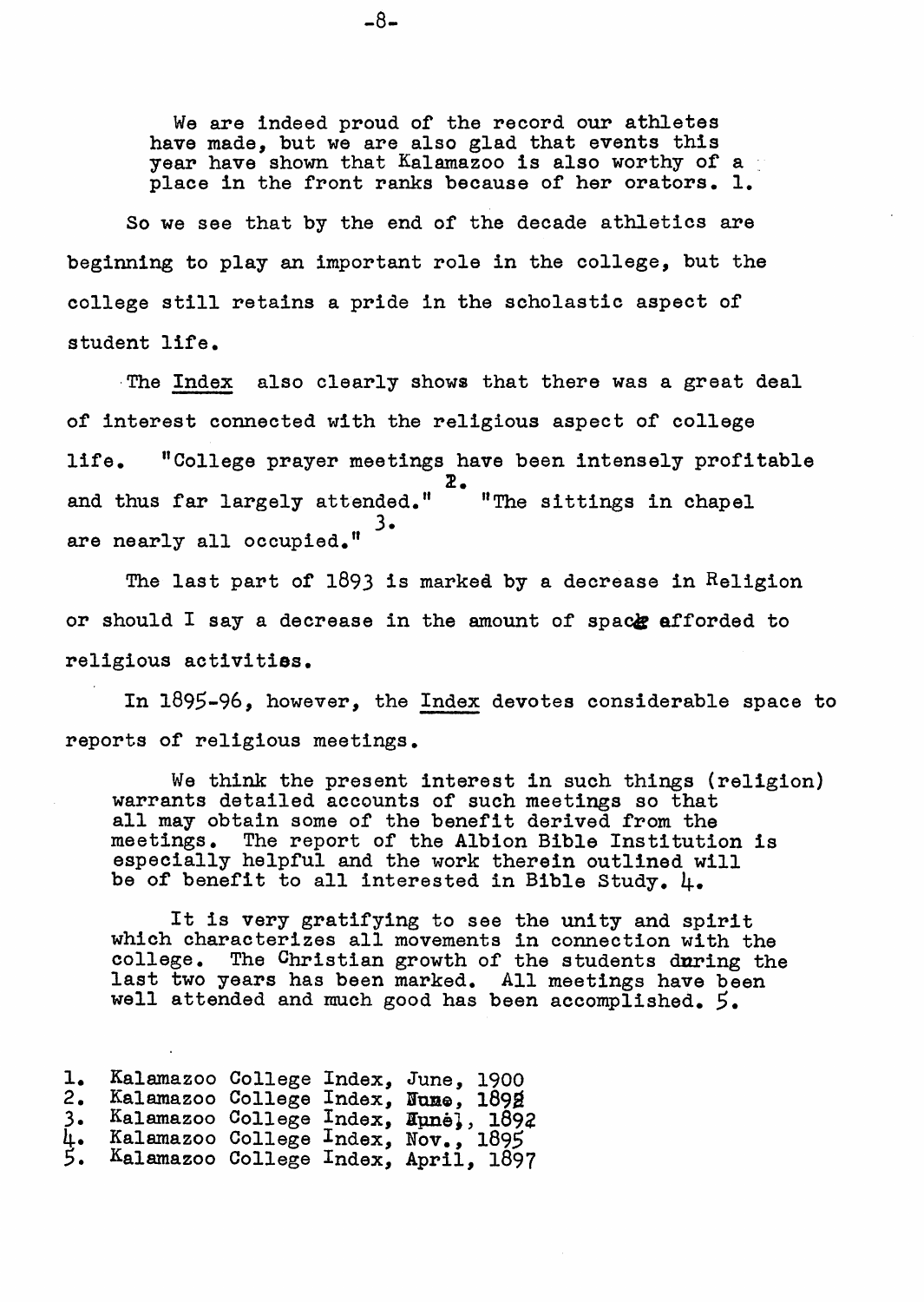The work of the Y.M.C.A. group was very credible to all concerned with this organization. It appears to have been <sup>a</sup> religious group and does not sponsor the diverse activities common to a present-day Y.M.C.A.

In the June issue of 1900 we find this said about the organization:

> Meetings have been held during the past month as usual on Sunday mornings in the room at the Dormitory and a fine spirit of prayer and devotions has been present. The attendance has been somewhat small owing to the coming of the summer weather. Yet not by attendance upon prayer meeting alone but on the baseball diamone, in their closets, and in their daily lives is the Lord Christ glorified. 1.

Many of the students assisted the local churches and ministers by filling the pulpit for them on Sunday thus giving the students practical experience.

Throughout this decade we find editorials written on various problems or concerns of the students and the college. Hazing is one problem that is discussed frequently, although the attitude changes from year to year. In 1893 the paper issued a statement to the freshmen concerning what their general conduct should be.

> All freshmen must conduct themselves very circumspectly while on the public highways. They should avoid quarreling with the other children or stopping to pmay marbles unless invited. *l.*

 $I$  However in  $1894$  this humorous tone is dropped and we find a more serious concern about hazing.

1. Kalamazoo College Index, June 1900<br>2. Kalamazoo College <sup>I</sup>ndex, Oct., 1893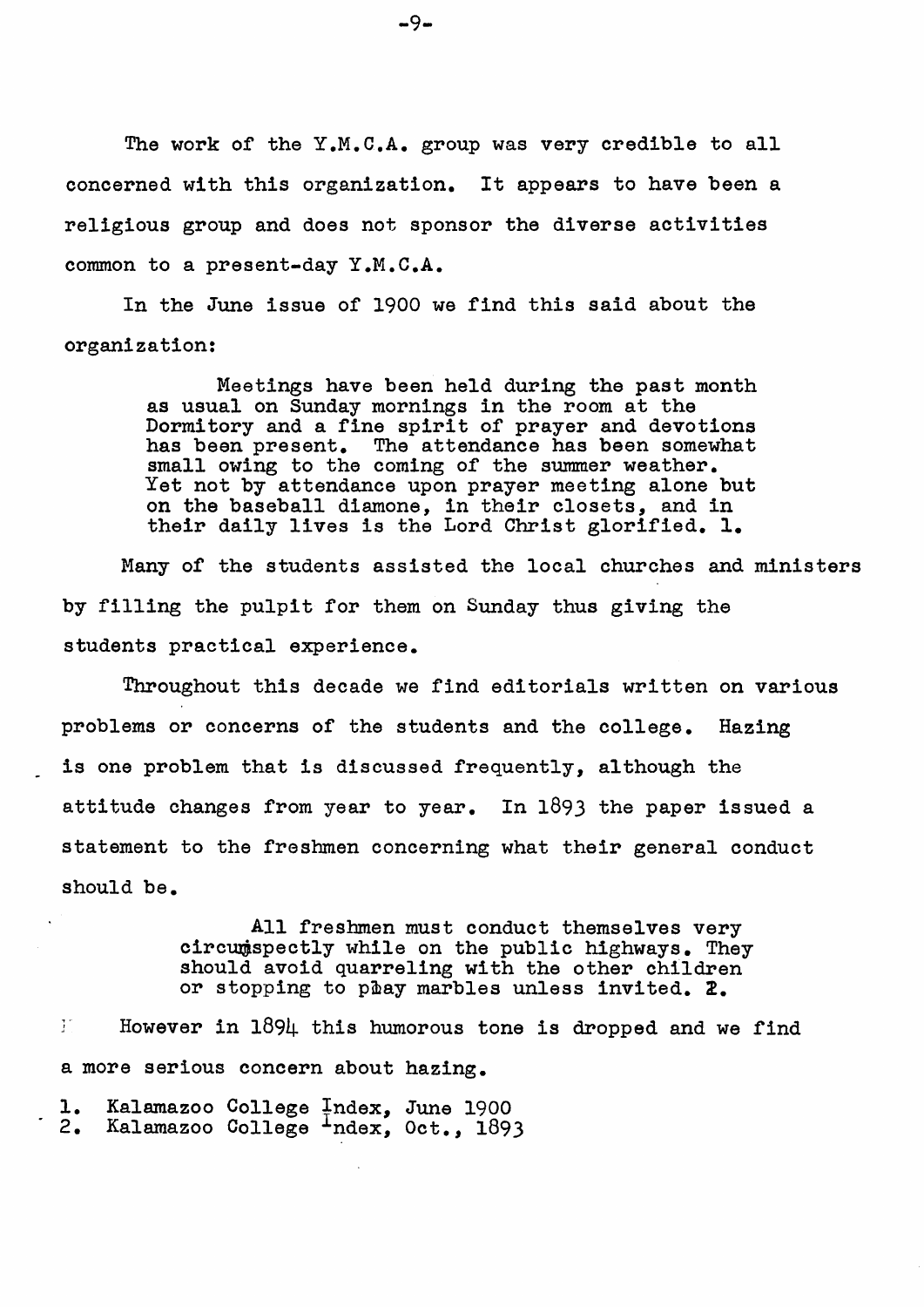Hazing is surely becoming an institution of modern times and should be abolished. Far better is is that college reforms should originate among its students than with the faculty. 1.

The students also seem to spend a great amount *ot* time worrying about the conditions of Mirror <sup>L</sup>ake and where they could find five hundred dollars to help restore it and to beautify it. Mirror Lake certainly played an important role in campus life.  $I_t$  was the scene of the opening social event of the school year--the annual Sophomore-Freshman tug of way- and was always bustling with activity during the Christmas season.

One very noticeable trend of this decade is the great part that oration and debate played in the college's life. almost every campus event had a debate as the means of entertainment and certainly the paper wrote many articles stressing the great gain that one receives from debating.

There is also a large amount of news concerning the alumnus and faculty as to where they spent their summers and what their plans for vacations were.

One could say that the Index in this period also served the same purpose as our present Alumnus Directory.

1. Kalamazoo College Index, Nov., 1894

ana<br>Kabupatèn -10-

the contract of the contract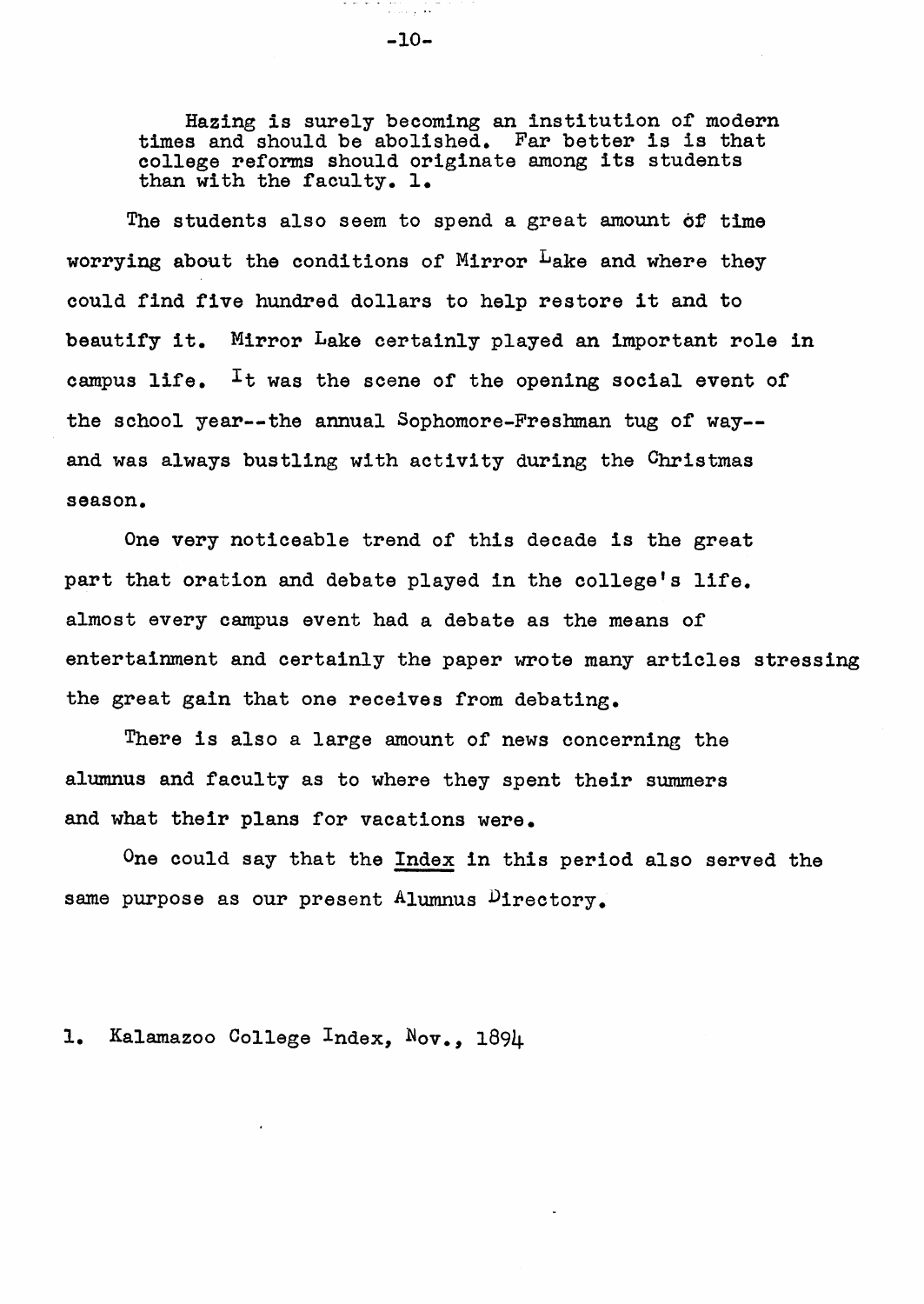#### 1930-1940

One of the more striking changes in the Index in the 1930's is that of the attitude and peeition of the editor. In the earlier decade the editor would never have thought of criticizing the administration; however, in 1931 we find this statement by the editor.

Kalamazoo College will never be a complete fellowship in learning until some of the minor administration autocratical actions are done away with. 1. autocratical actions are done away with.

The Editor goes on to enumerate the faults:

- 1. The bookstore is a profit making organization.<br>2. The library fines are outrageous
- 
- 3. The college dining room is run on a profit.  $\mu$ . Trowbridge rules are ridiculous 2.
- 

In the next issue we see the results of this editorial among the student organizations.  $\text{''The student sender channel}$  a meeting to discuss definite action to be taken concerning the preceding 3. editorial."

The following week the paper gives a report of a meeting of three administrators and the  $I$ ndex editor, presenting an answer to the previous charges against the so-called administration l~. mistakes.

Following this episode the Index states that its platform is as follows:

|  |  | 1. To cast a critical eye on life about it. |  |  |  |
|--|--|---------------------------------------------|--|--|--|
|  |  |                                             |  |  |  |

2. To act as a voice for the opinions of the students.

----~-------------------------------------.,

3. To aid underclassman writers. 5.

1. Kalamazoo College Index, Oct., 2, 1931<br>2. Kalamazoo College Index. Oct., 2, 1931 2. Kalamazoo College Index, Oct., 2, 1931 3. Kalamazoo College Index, Oct., 9, <sup>1931</sup> 4. Kalamazoo College Index, Oct.,9, <sup>1931</sup> 4. Kalamazoo <sup>C</sup>ollege <sup>1</sup>ndex, Oct.,9, 1931<br>5. Kalamazoo College Index, Oct.,23, 1931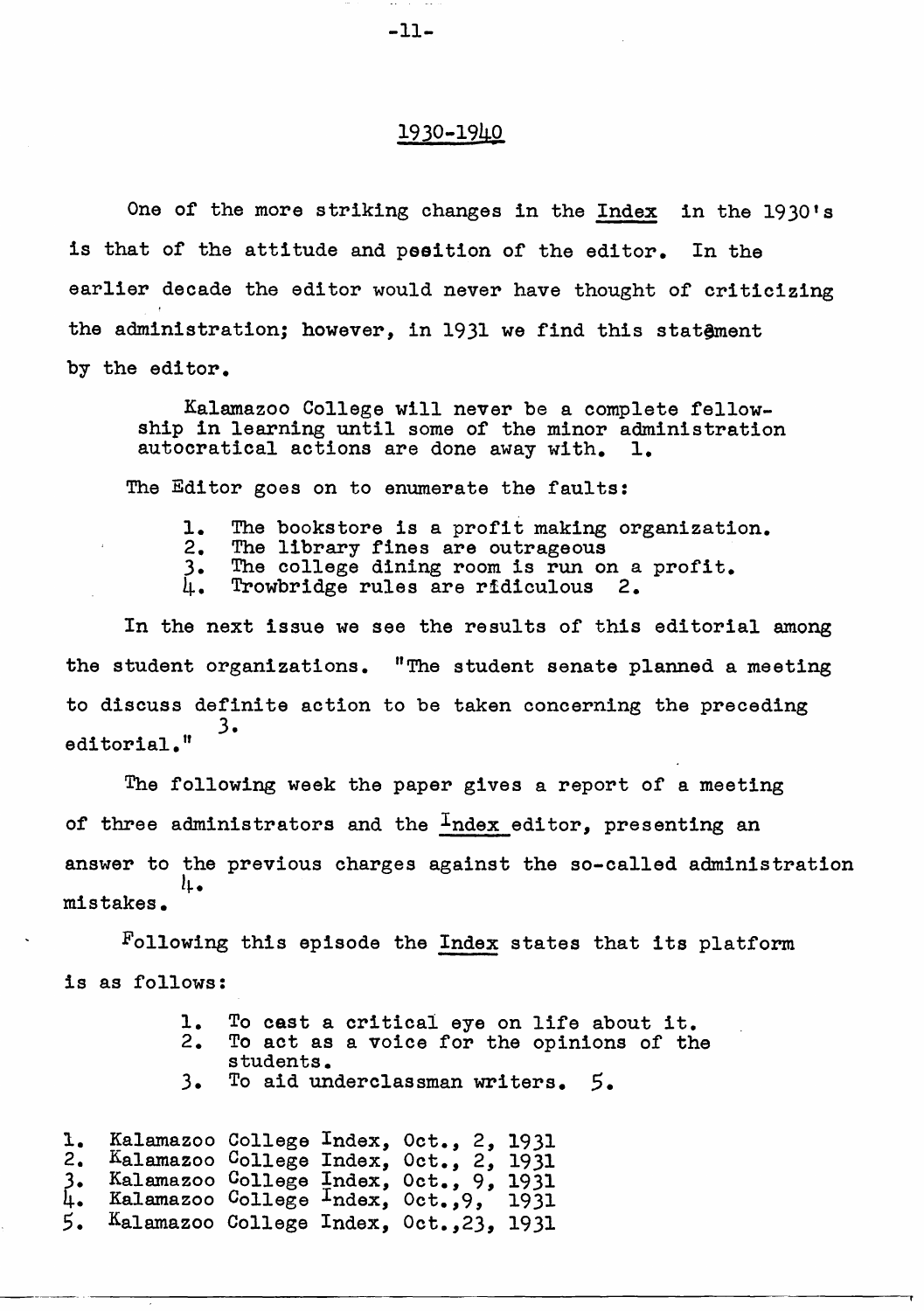What a reverse from the earlier decade which we have comered, for in that period the primary purpose was to aid underclassman writers rather than to cast <sup>a</sup> critical eye on life about it.

The entire makeup and appearance have also changed, along with the purpose and practices. The Index is now published every week and contains little if any literary material. This has been replaced by fiction and numerous columns such as "Scrutinizing the Cinema." It is now published in newspaper form rather than the book form of the earlier period.

The evolution of the societies--now numbering six is also shown and the change from a literary to a social intention is obvious but not totally complete. The bidding system seems to be considered dishonest by some of the students and we find many letters to the editor concerning the way that the bidding is handled.

Let us now look at the social activities of the college. We see by the social calender that many new clubs have been added--Spanish Club, Chemistry Club, Drama Club--and social functions are now in great prominence.

An example of the Social Calender is as follows:

Friday 0ctober 30. Glee Club Rehersal Football Saturday<br>Football Cross-country Meet Philo Party Monday Band Rehersal Drama <sup>C</sup>lub Physical Science Club

-12-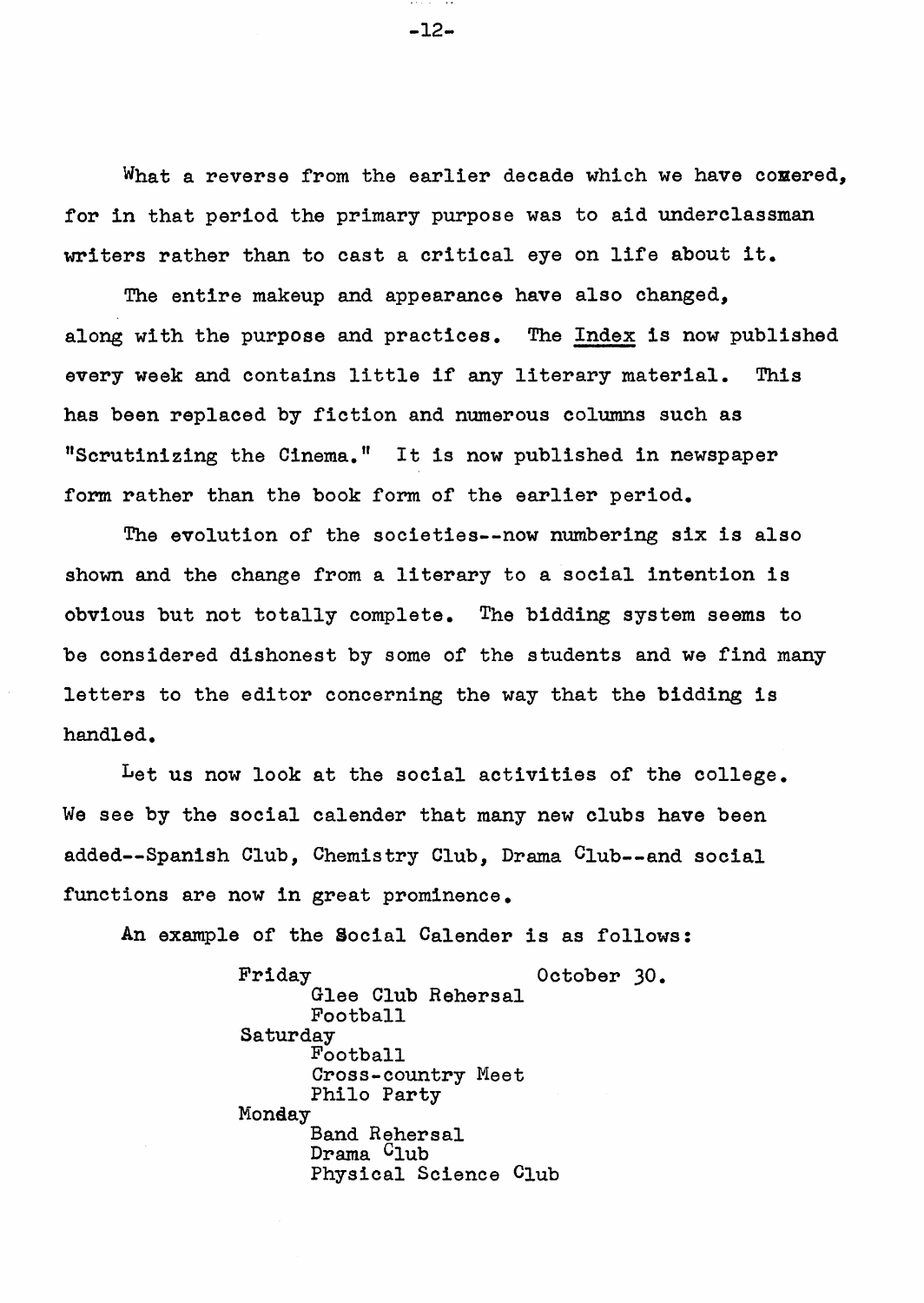Wednesday Orchestra Rehearsal Bids to Women's Societies issued Society meetings<br>Thursday Band Rehearsal Gaynor  $C_{\text{lub}}$  1.

Although the Washington Banquet is still considered an important social function it is by no means the only one, as homecoming weekend and May fete are also now in existence ,

The student government has also quite firmly entrenched itself in college life, with the Senate playing a major role in problems that were of concern to the whole campus, such as:

- 1) establishing a social committee.
- 2) excessive noise in the library.
- 3) aiding in starting the yearbook tradition again. 2.

. The yearbook had been cancelled during the years of the depression due to the lack of money and at this time there appears to be little interest in publishing an annual. However the Senate hoped to arouse sufficient interest to commence 2. work on one.

While the Senate is busy discussing these more important problems the Index editor prefers to worry about why the girls in Trowbridge can not have a amoking room, although the girls 3. themselves do not appear disturbed about the situation.

However, we do see that the College was faced with the same problems that harass us today. For example, the parking problem, Chapel attendance, and society bidding.

2. Kalamazoo College Index Sept., 21, 1934

<sup>1.</sup> Kalamazoo College Index Oct., 5,1934<br>2. Kalamazoo College Index Sept., 21, 1

<sup>3.</sup> Kalamazoo College Index March 8, 1935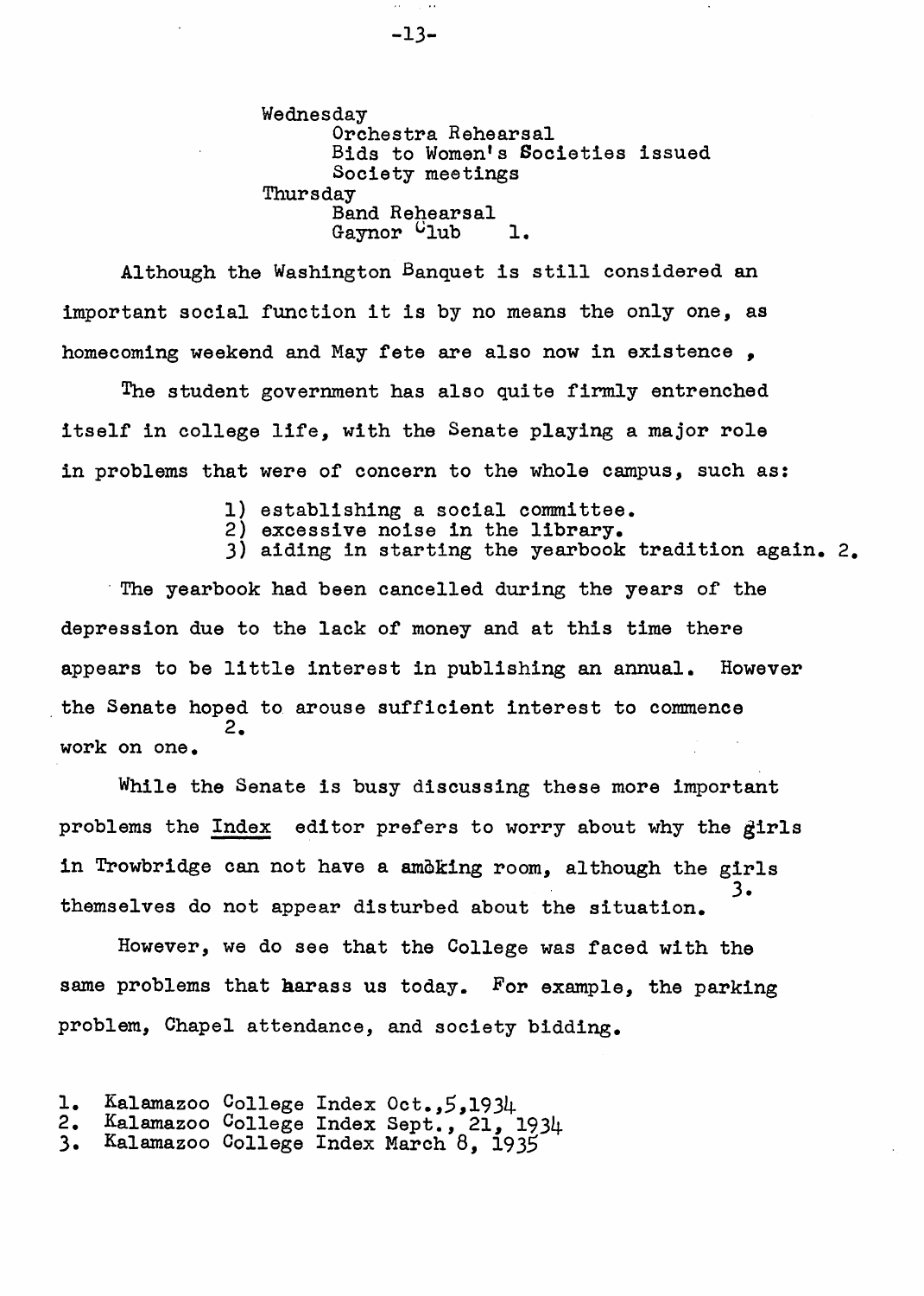Athletics continue to play an important role in the life of the college, although not as much space is devoted to it in the editorials as formerly. At least one page out of four is devoted to the activities concerning our athletic teams.

There is also a great change in the manner that religious activities are written up. There are reports on religious conferences but they give only the where and when information in place of the content of the meetings that we find prevalent in the earlier decade. There is ample discussion on chapel- hoping for better chapel speakers and better student attendance-but little of the optimistic attitude of the earlier decade, "when sittings in the chapel were full."

There is also a great amount of space devoted to political 1. and national issues such as " $H$ earst and Nationalism"  $\ddot{\phantom{a}}$  and sponsorship of mock national nominating conventions to be 2. held on the college campus.

In the  $\mu$  ecember 14, 1934 issue of the Index we find an interesting editorial on "Students Appraise Index" when the nsuggestion's range from 'Commit Suicide' to Plans for Revival of Student Opinion Column."

"As indicated by a cross section of the College population, students and faculty consider that on the whole the Index is satisfactory."

1. Kalamazoo College Index, Nov., 9, 1934 2. Kalamazoo College Index, Feb., 5, 1932

-14-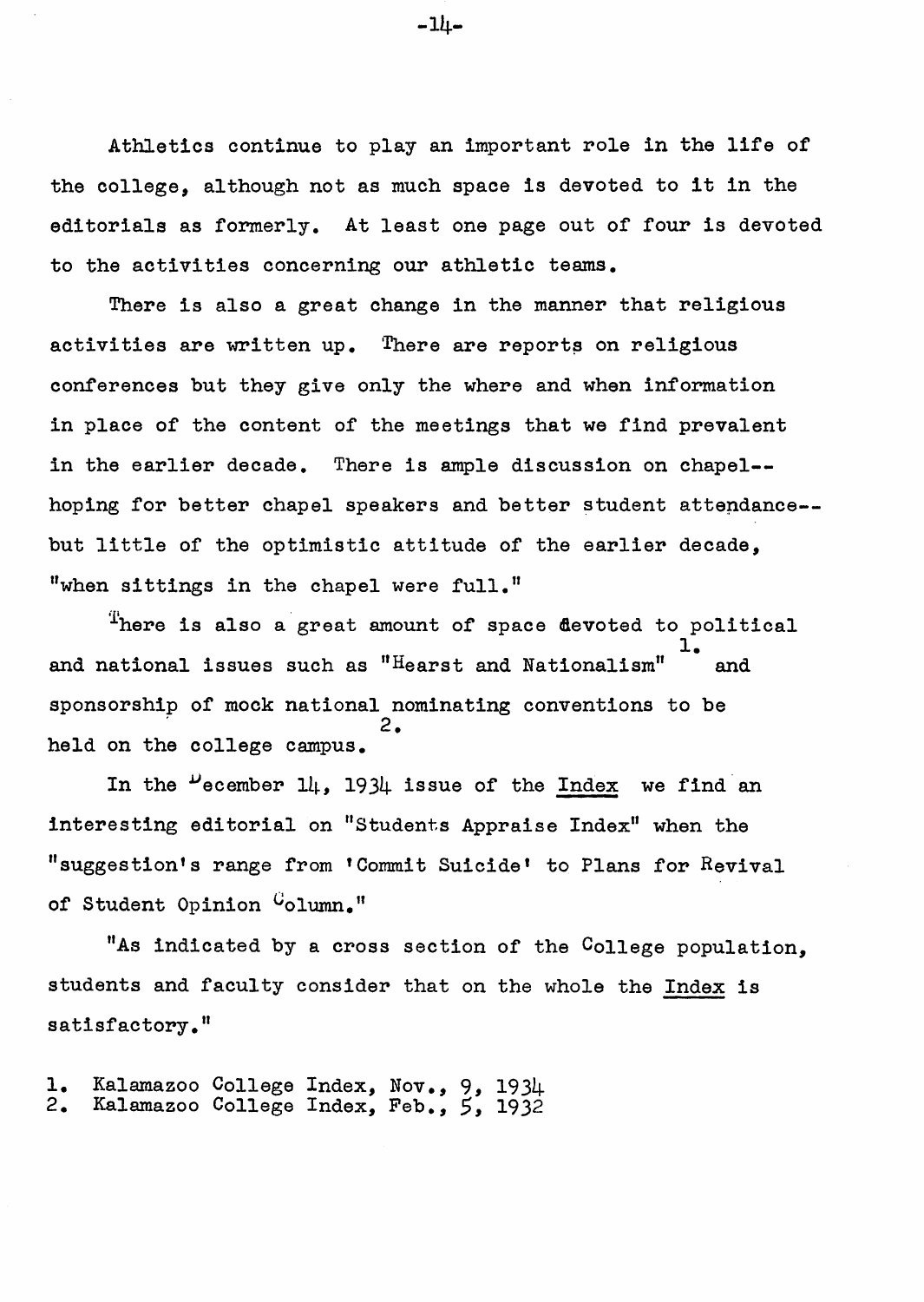In a poll taken of fifty-two students and faculty members the results were as follows:

| Satisfaction with the Index | $\ldots$ 38 11                              |  |
|-----------------------------|---------------------------------------------|--|
| General News Coverage       | $\cdots \cdots \pm 5$ $\cdots \cdots$ 3     |  |
| Sports Coverage             | $\cdots \cdots \cdots$ 42 $\cdots \cdots$ 5 |  |
| Editorial appealed to       | $\cdots \cdots \cdot 40$                    |  |
| Humor pleased               | . 27                                        |  |

and things in general were liked by 36 to  $\mu_{\bullet}$ 

 $\sim$  .

Concerning the literary aspect of the paper,poetry was encouraged by 22, book reviews seemed to be a good idea with 31, and contemporary comment received 37 notes of approval.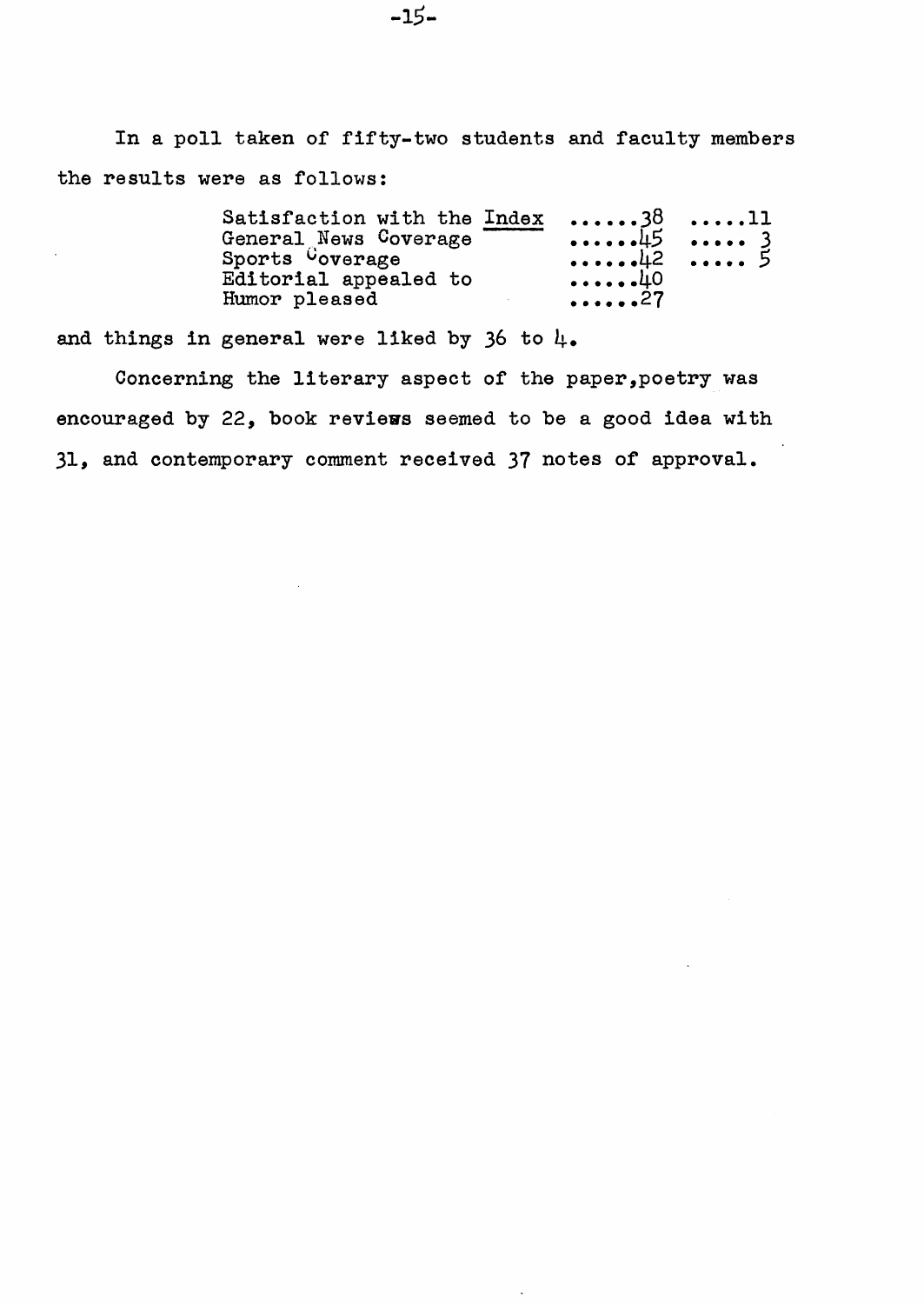## Conclusion

In comparing these two decades one can make the following statements.

As far as athletics are concerned the College continued to grow and it retained its high academic standard as well as winning a great many championships. There was also added a large Intra-mural Program in the second decade which allowed everyone to participate no matter how little skill he possessed.

 $W$ e find a smaller portion of the paper devoted to religion, although they still continued to play a prominent part in college life.

The two decades are similar in that both printed the class schedules(appeared occasionally in second decade) although the earlier decade gave a more complete description and devoted more space to it. However there is no similarity in the composition of the paper, as those of the latter decade are of the newspaper style while those of the earlier decade are more of a literary periodical style--leaning more toward the intellectual.

Another change which can be gathered from comparing these two decades is the apparent change in the values as well as the interests of the students and the college as a whole. In the earlier period we find a great interest almost a sole interest in the so-called higher things of life and higher education, whereas in the second decade their appears to be a more practical outlook on life and more diversified interests.

-16-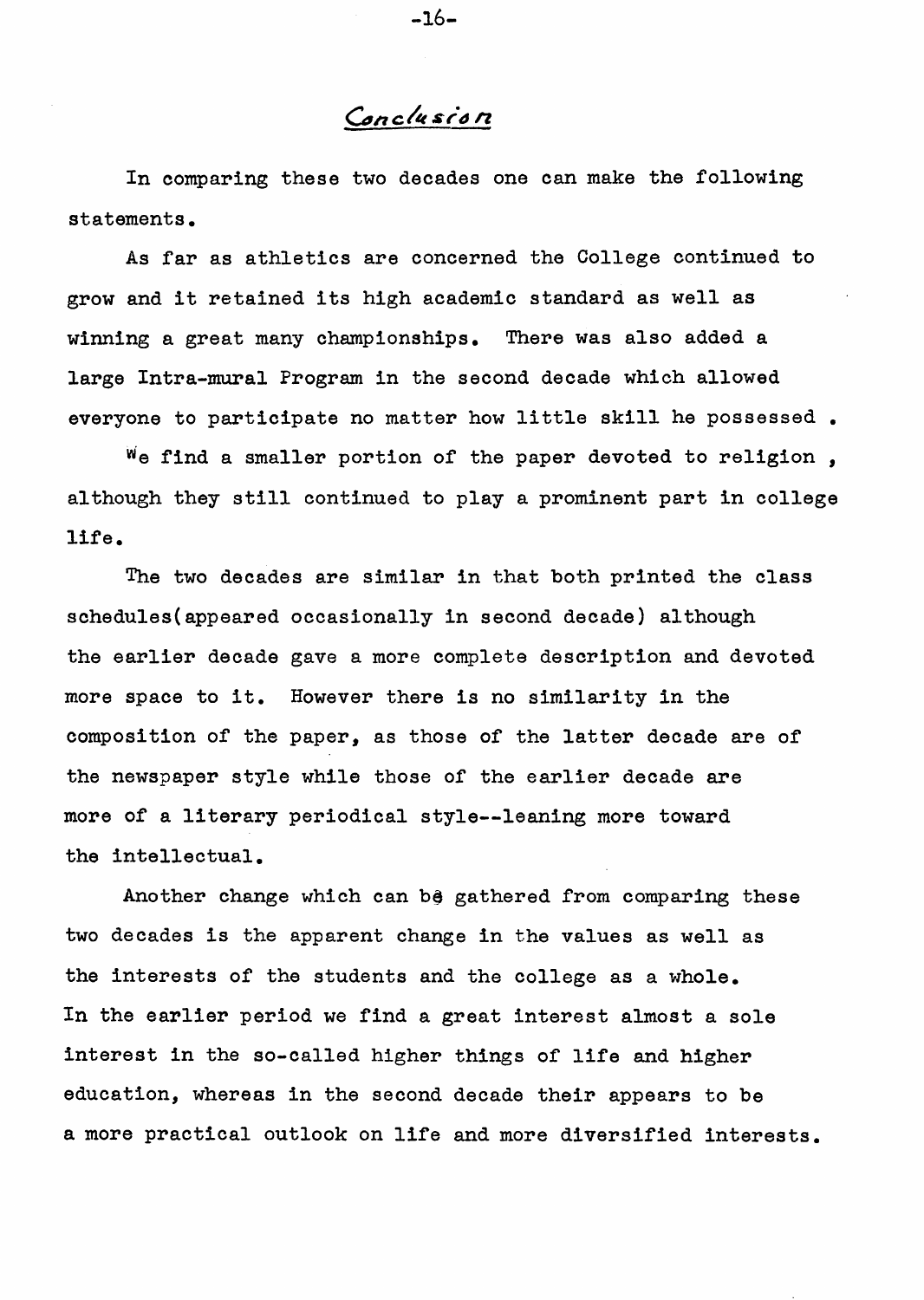Also the change of the relationship with the people is apparent. In the earlier decade there are constant reminders of the close ties with townspeople, whereas the editors of the latter period are constantly attempting to persuade the student body to take a greater interest in the city and not to spend their entire life on campus--"do not live your four years on just 1. campus grounds."

Perhaps the most remarkable and noticeable difference is the attitude and policies of the editors and the paper as a whole.  $N<sub>O</sub>$  longer do we have the policy of not criticizing the administration and faculty. I do not feel that this was due to dictatorship by the administration in the earlier period but would attribute it to the attitude of the students and the change in the thinking of the students. For example, in the latter decade there is a greater freedom between the student and faculty and there is not that great margin between the two. Perhaps, and I personally feel that this is true, it is due to the greater degree of student government that has been entrusted to the student body, for with this greater amount of self-government comes a greater freedom of criticism, constructive or otherwise, depending on the editor. I do not feel that there is any greater feeling of concern for the College shown,where we find this feeling of concern, than were we do not. For in the earlier decade

1. Kalamazoo College Index, Nov., 23, 1934

-17-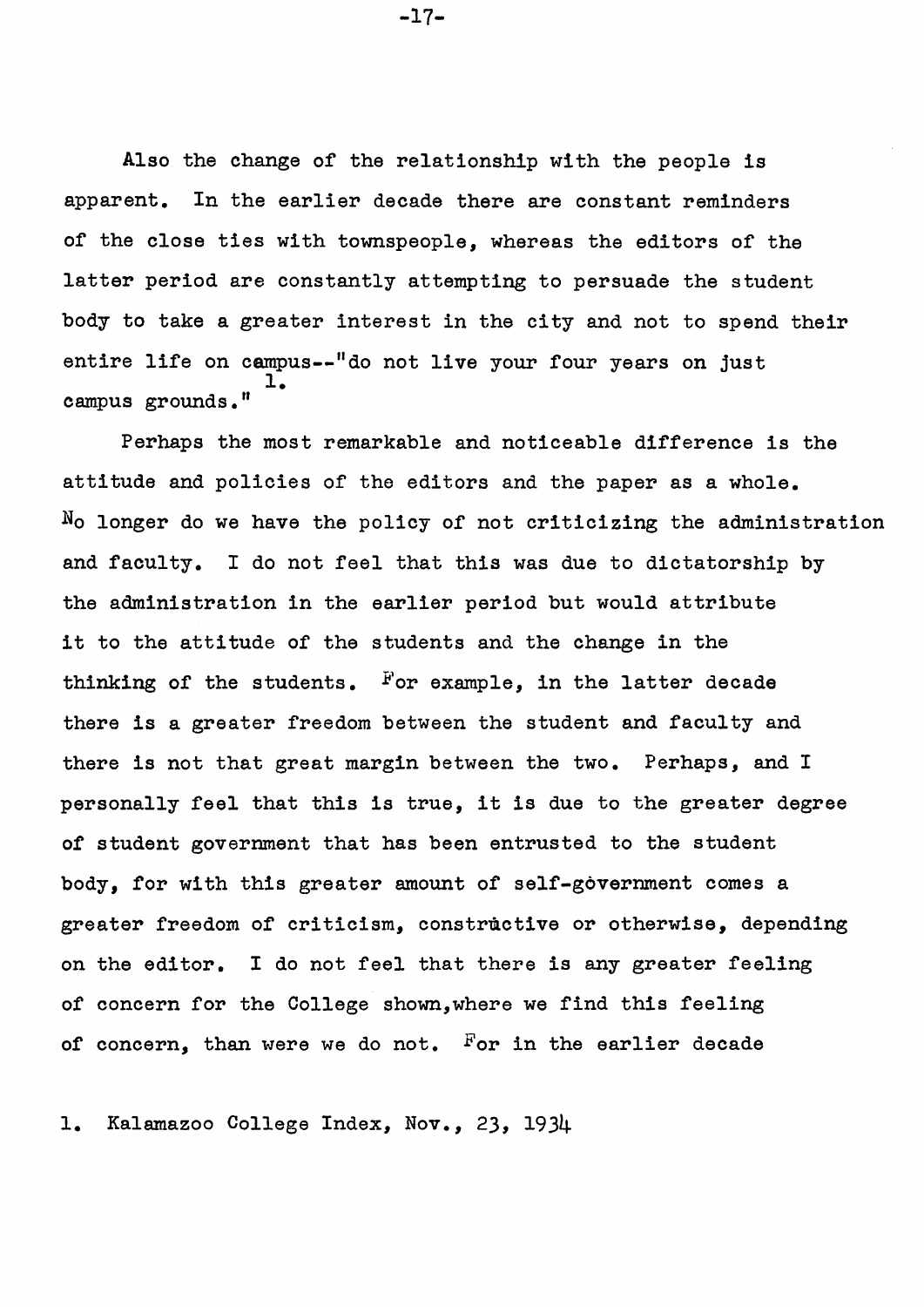we find a great love and interest for this comparetively new educational institution that is sometimes sadly lacking in the later decade.

Perhaps one of the greatest factors in the change of pace is the different years'/thinking of the editor himself. By this I mean the editor's opinion of what part a college paper should play in the life of a college. This is reflected time and time again in each opening issue of the year, for seldom do we find two editors that completely agree on the role that they, their staff, or the paper as a whole should play in the college life. Thus we find years where only one side of the campus life is stressed--the rest being ignored or lightly touched-and other years where the reverse is true.

In conclusion I should like to say that I do feel that on the whole the Index gives a true picture of Kalamazoo College as weIll as a picture of the evolution of college students themselves.

-18-